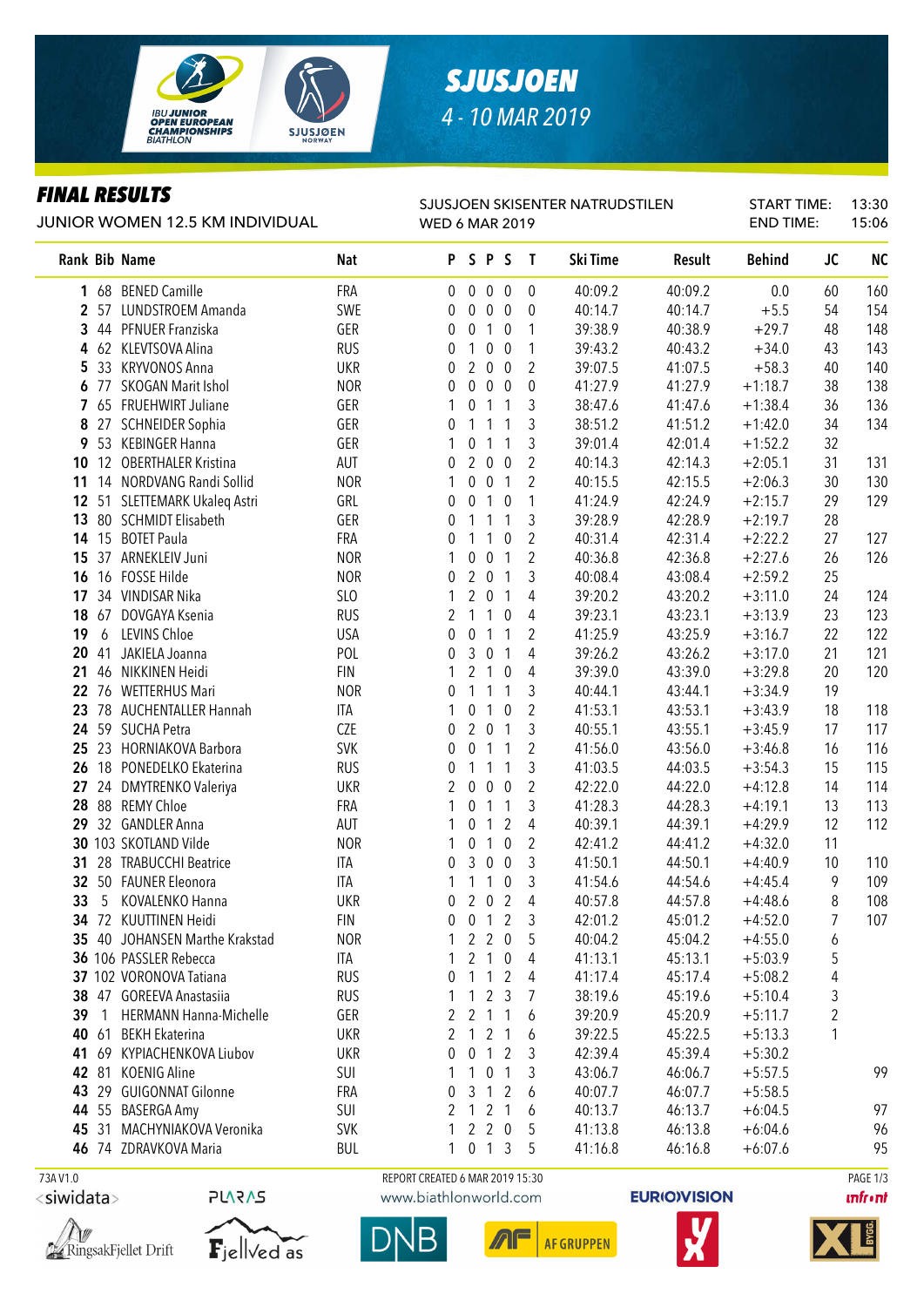

# *SJUSJOEN 4 - 10 MAR 2019*

### *FINAL RESULTS*

| JUNIOR WOMEN 12.5 KM INDIVIDUAL |              | SJUSJOEN SKISENTER NATRUDSTILEN<br><b>WED 6 MAR 2019</b> |                   |                |                     |                     | <b>START TIME:</b><br><b>END TIME:</b> |                |                    |                    |                          |           |           |
|---------------------------------|--------------|----------------------------------------------------------|-------------------|----------------|---------------------|---------------------|----------------------------------------|----------------|--------------------|--------------------|--------------------------|-----------|-----------|
|                                 |              | Rank Bib Name                                            | Nat               |                | PSPS                |                     |                                        | $\mathbf{I}$   | Ski Time           | Result             | <b>Behind</b>            | <b>JC</b> | <b>NC</b> |
|                                 |              | 47 58 OEBERG Elvira                                      | SWE               |                | 1 1 2 2             |                     |                                        | 6              | 40:19.5            | 46:19.5            | $+6:10.3$                |           | 94        |
|                                 |              | 48 38 TODOROVA Milena                                    | <b>BUL</b>        | 3              | $\overline{1}$      | 2 <sub>1</sub>      |                                        | 7              | 39:34.8            | 46:34.8            | $+6:25.6$                |           | 93        |
|                                 |              | 48 79 TOMASZEWSKA Natalia                                | POL               | $\mathbf{2}$   | 2 0 1               |                     |                                        | 5              | 41:34.8            | 46:34.8            | $+6:25.6$                |           | 93        |
|                                 |              | 50 89 JANKO Karolina                                     | POL               | 0              | $1\quad1$           |                     | $\overline{1}$                         | 3              | 43:40.3            | 46:40.3            | $+6:31.1$                |           | 91        |
|                                 |              | 51 104 BIERI Annatina                                    | SUI               | 0              | $\mathbf{1}$        | 0 <sub>2</sub>      |                                        | 3              | 43:43.1            | 46:43.1            | $+6:33.9$                |           | 90        |
|                                 |              | 52 105 SCHREDER Anna-Maria                               | AUT               | 2              | $\mathbf{1}$        | $\overline{0}$      | $\overline{1}$                         | 4              | 42:43.2            | 46:43.2            | $+6:34.0$                |           | 89        |
|                                 |              | 53 94 SPARK Lisa Maria                                   | GER               | 1              | $\mathfrak{Z}$      | $\mathbf 0$         | $\overline{0}$                         | 4              | 42:47.4            | 46:47.4            | $+6:38.2$                |           |           |
|                                 |              | 54 86 DMYTRENKO Khrystyna                                | <b>UKR</b>        | 0              | 2 <sub>1</sub>      |                     | $\mathbf{1}$                           | 4              | 43:01.4            | 47:01.4            | $+6:52.2$                |           |           |
|                                 |              | 55 95 RASSKAZOVA Anastasiia                              | <b>UKR</b>        | 0              | 1                   | $\pmb{0}$           | $\overline{4}$                         | 5              | 42:10.3            | 47:10.3            | $+7:01.1$                |           |           |
|                                 |              | 56 71 JANDOVA Tereza                                     | CZE               | 0              | $\mathbf{1}$        | $\overline{2}$      | $\overline{1}$                         | 4              | 43:13.7            | 47:13.7            | $+7:04.5$                |           | 85        |
| 57                              | -9           | <b>KERANEN Jenni</b>                                     | <b>FIN</b>        | 2              | $\overline{2}$      | $\mathbf 0$         | $\overline{2}$                         | 6              | 41:17.5            | 47:17.5            | $+7:08.3$                |           | 84        |
|                                 |              | 58 66 HEDSTROM Anna                                      | SWE               | 1              | $2^{\circ}$         | 2 <sub>3</sub>      |                                        | 8              | 39:17.6            | 47:17.6            | $+7:08.4$                |           | 83        |
|                                 |              | 59 42 HAJDU Timea                                        | <b>ROU</b>        | 1              | $\mathbf{1}$        | $\overline{0}$      | $\overline{0}$                         | $\overline{2}$ | 45:19.2            | 47:19.2            | $+7:10.0$                |           | 82        |
|                                 |              | 60 98 ZHUZHGOVA Ksenia                                   | <b>RUS</b>        | 2              | $\overline{2}$      | $\overline{0}$      | $\mathbf{1}$                           | 5              | 42:28.6            | 47:28.6            | $+7:19.4$                |           |           |
|                                 |              | 61 13 HALVARSSON Ella                                    | SWE               | $\overline{2}$ | $\mathbf 0$         | $\overline{0}$      | $\overline{1}$                         | 3              | 44:43.9            | 47:43.9            | $+7:34.7$                |           |           |
|                                 |              | 62 73 JOHANSSON Tilda                                    | SWE               |                | 1                   | 1                   | 1                                      | 4              | 44:00.4            | 48:00.4            | $+7:51.2$                |           |           |
|                                 |              | 63 96 MACKOVA Veronika                                   | CZE               |                | 1                   | 1                   | $\overline{2}$                         | 5              | 43:04.3            | 48:04.3            | $+7:55.1$                |           | 78        |
|                                 |              | 64 30 BULINA Sanita                                      | LAT               | 2              | 1                   | $\mathbf{1}$        | $\overline{2}$                         | 6              | 42:05.3            | 48:05.3            | $+7:56.1$                |           | 77        |
|                                 |              | 65 39 POLEDNOVA Klara                                    | <b>CZE</b>        | 0              | 1                   | $\mathfrak{Z}$      | $\mathbf 0$                            | 4              | 44:18.6            | 48:18.6            | $+8:09.4$                |           |           |
|                                 |              | 66 48 MEIER Lea                                          | SUI               | 3              | $\overline{2}$      | $\mathbf{1}$        | $\overline{2}$                         | 8              | 40:21.9            | 48:21.9            | $+8:12.7$                |           |           |
|                                 |              | 66 52 SEPANDJ Darya                                      | CAN               | 0              | $\overline{2}$      | $\overline{2}$      | $\mathbf 0$                            | 4              | 44:21.9            | 48:21.9            | $+8:12.7$                |           | 75        |
|                                 |              | 68 43 KAISHEVA Anastasiia                                | <b>RUS</b>        | 2              | 2 <sub>3</sub>      |                     | $\mathbf{3}$                           | 10             | 38:27.4            | 48:27.4            | $+8:18.2$                |           |           |
|                                 |              | 69 83 ZADRAVEC Nina                                      | <b>SLO</b>        | 1              | 4                   | $\mathbf{1}$        | 2                                      | 8              | 40:30.7            | 48:30.7            | $+8:21.5$                |           | 72        |
|                                 |              | 70 64 STERTZ Emma                                        | <b>USA</b>        | 0              | 0                   | $\mathbf{1}$        | $\overline{2}$                         | 3              | 45:35.5            | 48:35.5            | $+8:26.3$                |           | 71        |
|                                 |              | 71 11 CICHON Kamila                                      | POL               | 0              | 1                   | $\mathbf{1}$        | 5                                      | 7              | 41:45.8            | 48:45.8            | $+8:36.6$                |           |           |
|                                 |              | 72 63 POZDNYAKOVA Alina                                  | KAZ               | 2              | $\mathbf 0$         | $\mathbf{1}$        | $\mathbf{1}$                           | 4              | 44:47.5            | 48:47.5            | $+8:38.3$                |           | 69        |
|                                 |              | 73 22 YEGOROVA Polina                                    | KAZ               | 2              | $\mathbf{1}$        | $\mathbf{1}$        | 1                                      | 5              | 43:56.5            | 48:56.5            | $+8:47.3$                |           | 68        |
|                                 |              | 74 99 PUCE leva                                          | LAT               | 3              | 0                   | $\overline{2}$      | $\mathbf 0$                            | 5              | 43:59.9            | 48:59.9            | $+8:50.7$                |           | 67        |
|                                 |              | 75 26 COTRUS Ana Larisa                                  | <b>ROU</b>        | 2              | 1                   | $\mathbf{1}$        | $\overline{2}$                         | 6              | 43:08.6            | 49:08.6            | $+8:59.4$                |           | 66        |
|                                 |              | 76 10 TEPLA Eliska                                       | CZE               | 1              | 3                   | $\mathbf 0$         | $\overline{4}$                         | 8              | 41:25.5            | 49:25.5            | $+9:16.3$                |           |           |
|                                 |              | 77 19 ROUSSEAU Shilo Luca                                | CAN               | 0              | 14                  |                     | $\mathbf{1}$                           | 6              | 43:26.0            | 49:26.0            | $+9:16.8$                |           | 64        |
|                                 |              | 78 107 VOZELJ Tais                                       | SLO               | 3              | 3 <sub>1</sub>      |                     | $\overline{0}$                         | 7              | 42:43.4            | 49:43.4            | $+9:34.2$                |           | 63        |
|                                 |              | 79 97 KERAENEN Maija                                     | <b>FIN</b>        |                | 2 <sub>1</sub>      |                     |                                        | 1 2 1 2 6      | 43:53.7            | 49:53.7            | $+9:44.5$                |           |           |
| 81                              | $\mathbf{3}$ | 80 56 DURLANIK Zeynep Elif<br><b>KLEMENCIC Ziva</b>      | TUR               | 0<br>1         |                     |                     | $\boldsymbol{0}$<br>$\overline{2}$     | 3              | 47:16.1            | 50:16.1<br>50:19.0 | $+10:06.9$               |           | 61        |
|                                 |              | 82 35 TSAKIRI Maria                                      | <b>SLO</b><br>GRE | 2              | 1<br>$\overline{2}$ | 4<br>$\overline{2}$ | $\overline{1}$                         | 8<br>7         | 42:19.0<br>43:23.7 | 50:23.7            | $+10:09.8$<br>$+10:14.5$ |           | 57        |
| 83                              |              | 7 PENDRY Shawna                                          | GBR               | 1              | 1                   | $\overline{2}$      | $\overline{2}$                         | 6              | 44:24.2            | 50:24.2            | $+10:15.0$               |           | 55        |
|                                 |              | 84 70 BLACK Larissa                                      | CAN               | 2              | 1                   | $\mathbf{1}$        | 1                                      | 5              | 45:28.2            | 50:28.2            | $+10:19.0$               |           | 53        |
| 85                              |              | 4 BARMETTLER Flavia                                      | SUI               | 0              | 2                   | 3                   | 4                                      | 9              | 41:29.3            | 50:29.3            | $+10:20.1$               |           |           |
|                                 |              | 86 25 SABULE Annija Keita                                | LAT               | 1              | $\pmb{0}$           | 3                   | 1                                      | 5              | 45:31.4            | 50:31.4            | $+10:22.2$               |           | 49        |
|                                 |              | 87 85 BULINA Sandra                                      | LAT               | 1              | $\mathbf{1}$        | 3                   | -1                                     | 6              | 44:33.7            | 50:33.7            | $+10:24.5$               |           |           |
|                                 |              | 88 84 STEINER Tamara                                     | AUT               | 5              | $\pmb{0}$           | $\overline{2}$      | $\mathbf{1}$                           | 8              | 43:09.7            | 51:09.7            | $+11:00.5$               |           |           |
|                                 |              | 89 87 MEZDREA Andreea                                    | <b>ROU</b>        | 2              | 4                   | 4                   | $\mathbf 0$                            | 10             | 42:28.3            | 52:28.3            | $+12:19.1$               |           | 43        |
|                                 |              | 90 93 PEKOS Zoe                                          | CAN               | 3              | $\mathbf{1}$        | $\overline{4}$      | $\overline{1}$                         | 9              | 43:29.5            | 52:29.5            | $+12:20.3$               |           |           |
|                                 |              | <b>91 60 UHA Mari</b>                                    | <b>EST</b>        | 1              | $1 \t3 \t2$         |                     |                                        | 7              | 45:40.6            | 52:40.6            | $+12:31.4$               |           | 39        |
|                                 |              | 92 92 RASINA Luisa                                       | ROU               |                |                     |                     |                                        | 0 2 1 2 5      | 47:59.0            | 52:59.0            | $+12:49.8$               |           |           |
|                                 |              |                                                          |                   |                |                     |                     |                                        |                |                    |                    |                          |           |           |

 73A V1.0 REPORT CREATED 6 MAR 2019 15:30 PAGE 2/3<siwidata>







www.biathlonworld.com

 $\sqrt{2}$ AF GRUPPEN





**unfront**